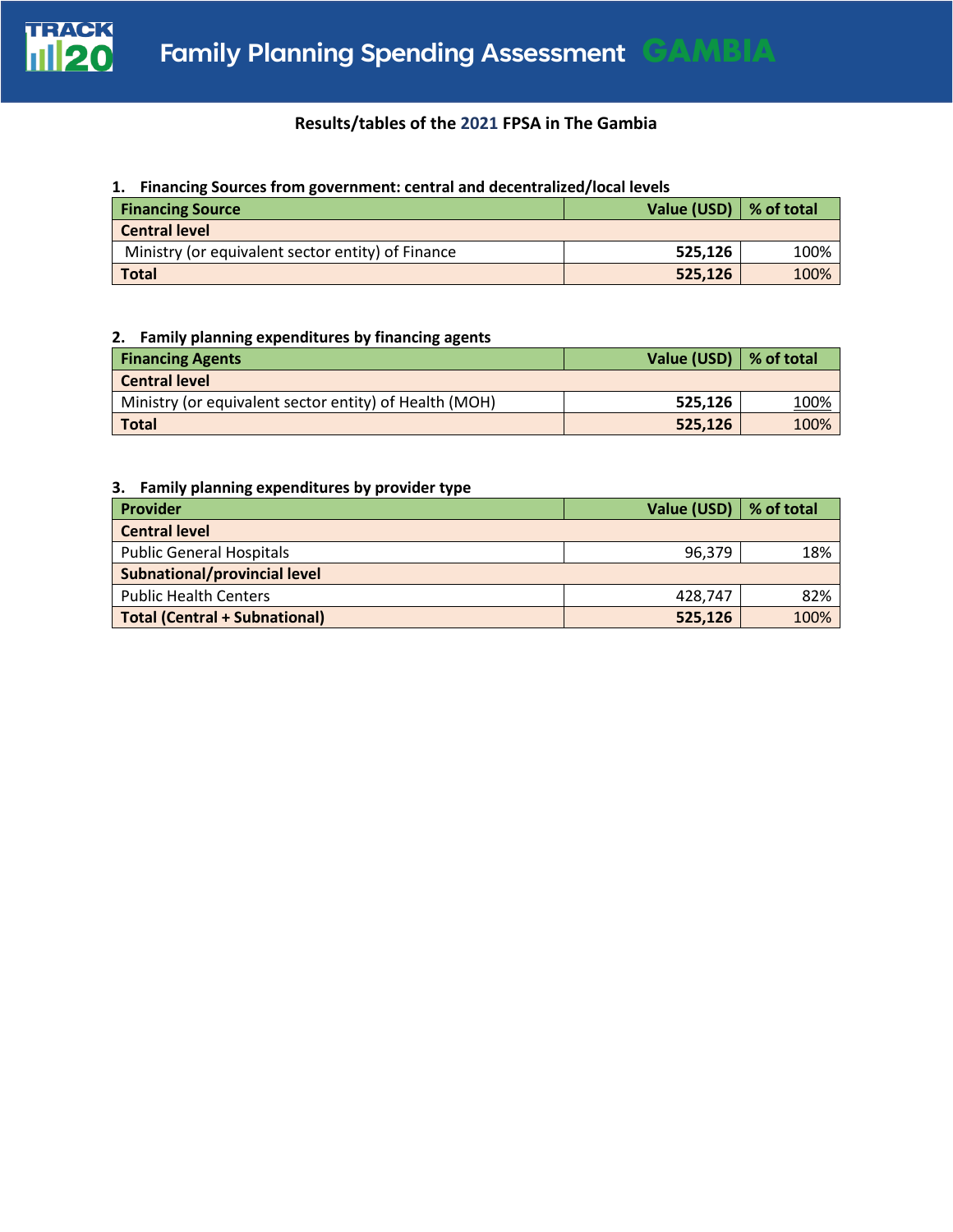

**4. Family Planning expenditures categories (FPSC)** 

|                                                                                                                   | <b>Amount (USD)</b> | % of total |
|-------------------------------------------------------------------------------------------------------------------|---------------------|------------|
| <b>Service Delivery Category</b>                                                                                  |                     |            |
| <b>Expenditure on staff providing FP services (personnel)</b>                                                     | 168,762             | 32%        |
| Service staff costs (for direct service provision) in                                                             |                     |            |
| mobile/community services settings                                                                                |                     |            |
| <b>Outsourcing of services</b>                                                                                    | 0                   |            |
| Contraceptives, medicine & other consumables                                                                      |                     |            |
| <b>IUD</b>                                                                                                        | 0                   |            |
| <b>Implants</b>                                                                                                   | 0                   |            |
| DMPA-IM (Depo Medroxyprogesterone Acetate Intra-<br>Muscular)                                                     | 0                   |            |
| Sayana Press - Depo Medroxyprogesterone Acetate Sub -                                                             |                     |            |
| Cutaneous (DMPA-SC)                                                                                               | 0                   |            |
| Pills                                                                                                             | 0                   |            |
| Condoms (male and female)                                                                                         | 0                   |            |
| Lactational Amenorrhea Method (LAM)                                                                               | 0                   |            |
| Long-acting method (sterilization)                                                                                | 0                   |            |
| Others (Contraceptives/consumables not disaggregated by                                                           |                     |            |
| type)                                                                                                             | 0                   |            |
| <b>Above-site level category</b>                                                                                  |                     |            |
| Logistics/transportation of contraceptives etc.                                                                   | 1,976               | 0%         |
| <b>Information, Education and Communication (IEC)</b>                                                             | 724                 | 0%         |
| <b>Policy Development and Advocacy</b>                                                                            |                     |            |
| Management Information System (MIS) and Health<br><b>Information System (HIS)</b>                                 |                     |            |
| <b>Monitoring, Evaluation and Research</b>                                                                        | 2,230               | 0%         |
| Capacity building/training (for all categories mentioned                                                          |                     |            |
| above)                                                                                                            | 4,990               | 1%         |
| <b>Program Management</b>                                                                                         |                     |            |
| Operational expenditures (Expenditures that cannot be<br>directly traced to the provision of a service; sometimes |                     |            |
| referred to as "overhead" or "indirect" costs, e.g., rent,<br>utilities)                                          | 346,125             | 66%        |
| <b>Others</b> (please specify)                                                                                    |                     |            |
| Capital (medical & non-medica equipment, construction &<br>renovation, )                                          |                     |            |
| <b>Total</b>                                                                                                      | 525,126             | 100%       |